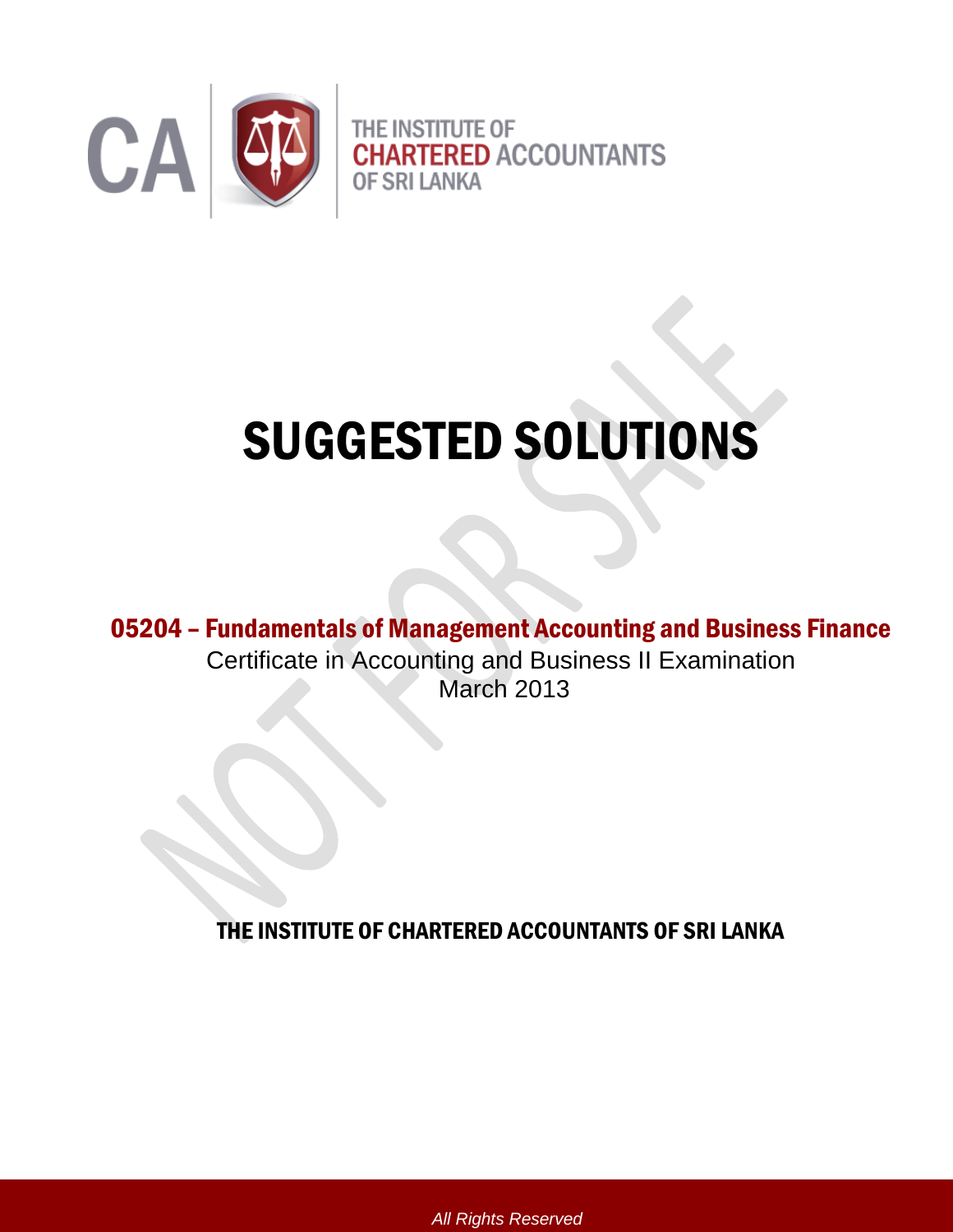|                                 | Product A | Product B |
|---------------------------------|-----------|-----------|
| Selling price (Rs)<br>(a)       | 300       | 420       |
| Total raw material cost (Rs)    | 50        | 60        |
| Direct labour cost (Rs)         | 40        | 80        |
| Direct expenses - variable (Rs) | 56        | 50        |
| Contribution per unit           | 154       | 230       |

(i) If the sales potential is limited ranking should be based on contribution per unit

|                       | Product A | Product B |
|-----------------------|-----------|-----------|
| Contribution per unit | 154       |           |
| Rank                  |           |           |
| Product Mix           | 4000      | 6000      |
|                       |           |           |

(ii) If total sales in value is limited ranking should be based on C/S Ratio

|                       | Product A | Product B |
|-----------------------|-----------|-----------|
| $C/S$ Ratio           | 51.3%     | 54.8%     |
| Rank                  |           | ↑         |
| Product Mix           | 3000      | 6000      |
| Sales Value (Rs '000) | 900       | 2520      |

(iii) If RM X is in short supply ranking should be based on contribution per unit of RM X

|                                    | Product A | Product B |
|------------------------------------|-----------|-----------|
|                                    |           |           |
| Consumption of RM $X$ (Kg)         |           |           |
| Contribution per 1kg of RM X (Rs.) | 77.00     | 76.67     |
| Rank                               |           |           |
| Product Mix                        | 6000      | 4,000     |
| RM X consumption (Kg)              | 12,000    | 12,000    |

(iv) If Machine hours is limited ranking should be based on contribution per machine hour Product B

| Consumption of machine hrs  | 3     |        |
|-----------------------------|-------|--------|
| Contribution per machine hr | 51.33 | 57.50  |
| Rank                        |       |        |
| Product Mix                 | 2000  | 6,000  |
| Machine hr consumption      | 6,000 | 24,000 |

(8 marks)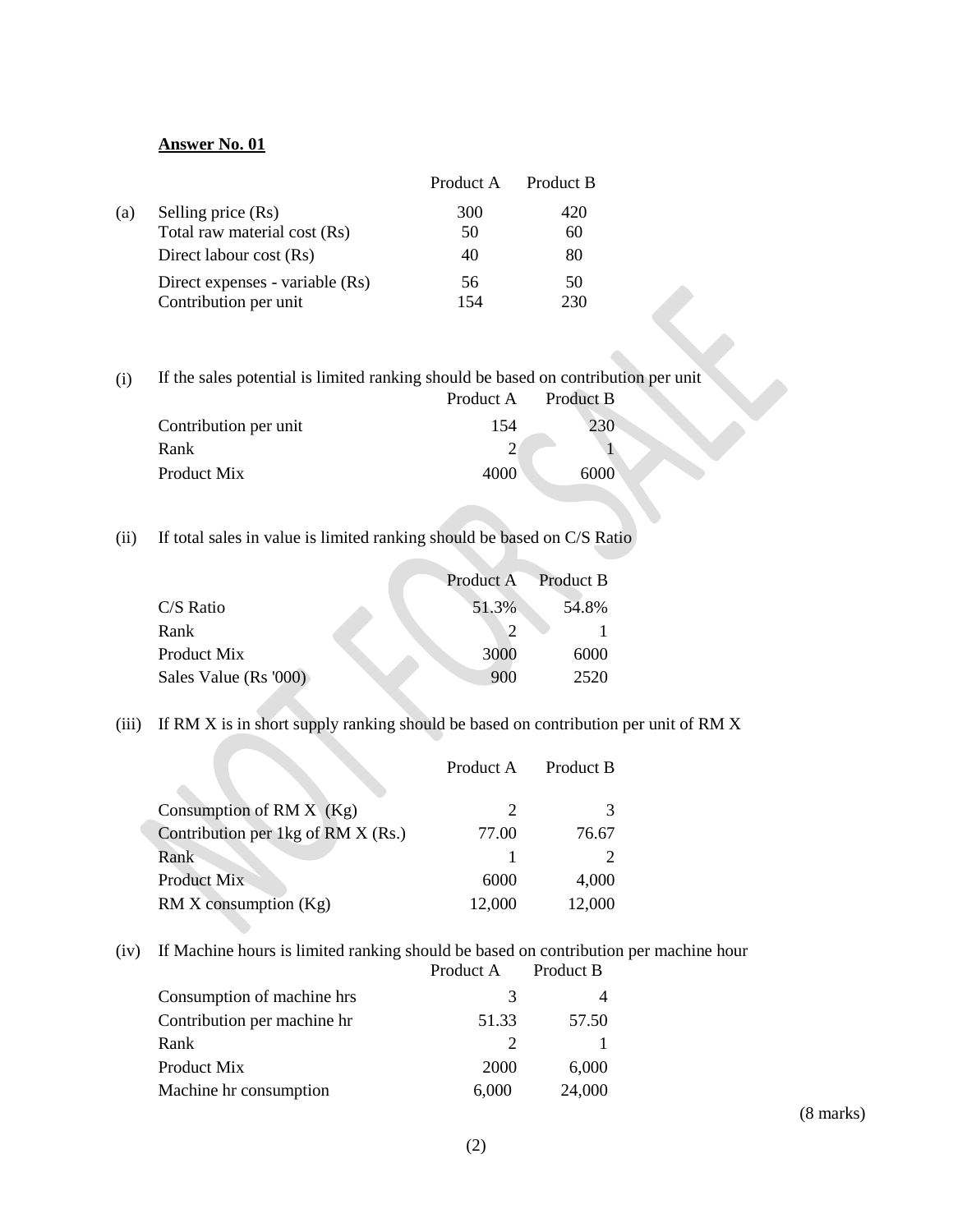| (b) |                                                                                                           | Product A | – Product B |
|-----|-----------------------------------------------------------------------------------------------------------|-----------|-------------|
|     | Consumption of labour hrs                                                                                 |           |             |
|     | Contribution per labour hr                                                                                | 154       | 115         |
|     | Rank                                                                                                      |           |             |
|     | Ranking of the products in respect of both RM X and Labour is same.<br>Therefore A is ranked 1 and B as 2 |           |             |

When labour constraint is considered in isolation

|                       | Product A | Product B |  |
|-----------------------|-----------|-----------|--|
| Product Mix           | 6000      | 5,000     |  |
| Labour hr consumption | 6.000     | 10,000    |  |

When RM X constraint is considered in isolation (see  $a$ -iii)

| Product Mix | 6000 | 4,000 |
|-------------|------|-------|
|             |      |       |

When both constraints are applicable, Product B has to be limited to the lower quantity

| Therefore product mix | 6000 | 4,000 |  |
|-----------------------|------|-------|--|
|                       |      |       |  |

Therefore the profit =  $6000 \times 154 + 4000 \times 230 - 420,000 = \text{Rs } 1,424,000$ (Note - though 16,000 labour hours are available usage is only 14,000)

(3 marks)

| (c) |                          | Product A | Product B |
|-----|--------------------------|-----------|-----------|
|     | Ranking on direct labour |           |           |
|     | Ranking on machine hours |           |           |

Since rankings are contradicting LP(G) need to be applied

Let the number of units of A and B to be a and b respectively

| Object function:             |                     | Maximise $154a + 230b$ |      |            |             |
|------------------------------|---------------------|------------------------|------|------------|-------------|
|                              |                     |                        |      | $a=0; b=?$ | $b=0$ ; a=? |
| Labour constraint:           |                     | $a + 2b \le 16000$     |      | 8000       | 16000       |
| $M/c$ hr constraint:         | $3a + 4b \le 30000$ |                        | 7500 | 10000      |             |
| Demand:                      |                     | $0 \le a \le 6000$     |      |            |             |
|                              |                     | $0 \leq b \leq 6000$   |      |            |             |
| PQRS is the feasible area    |                     |                        |      |            |             |
| Evaluation of corner points  | P                   | Q                      | R    | S          |             |
| # units of $\overline{A}$    | $\theta$            | 2000                   | 6000 | 6000       |             |
| # units of $B$               | 6000                | 6000                   | 3000 | $\theta$   |             |
| Total Contribution (Rs '000) | 1380                | 1688                   | 1614 | 924        |             |
|                              |                     |                        |      |            |             |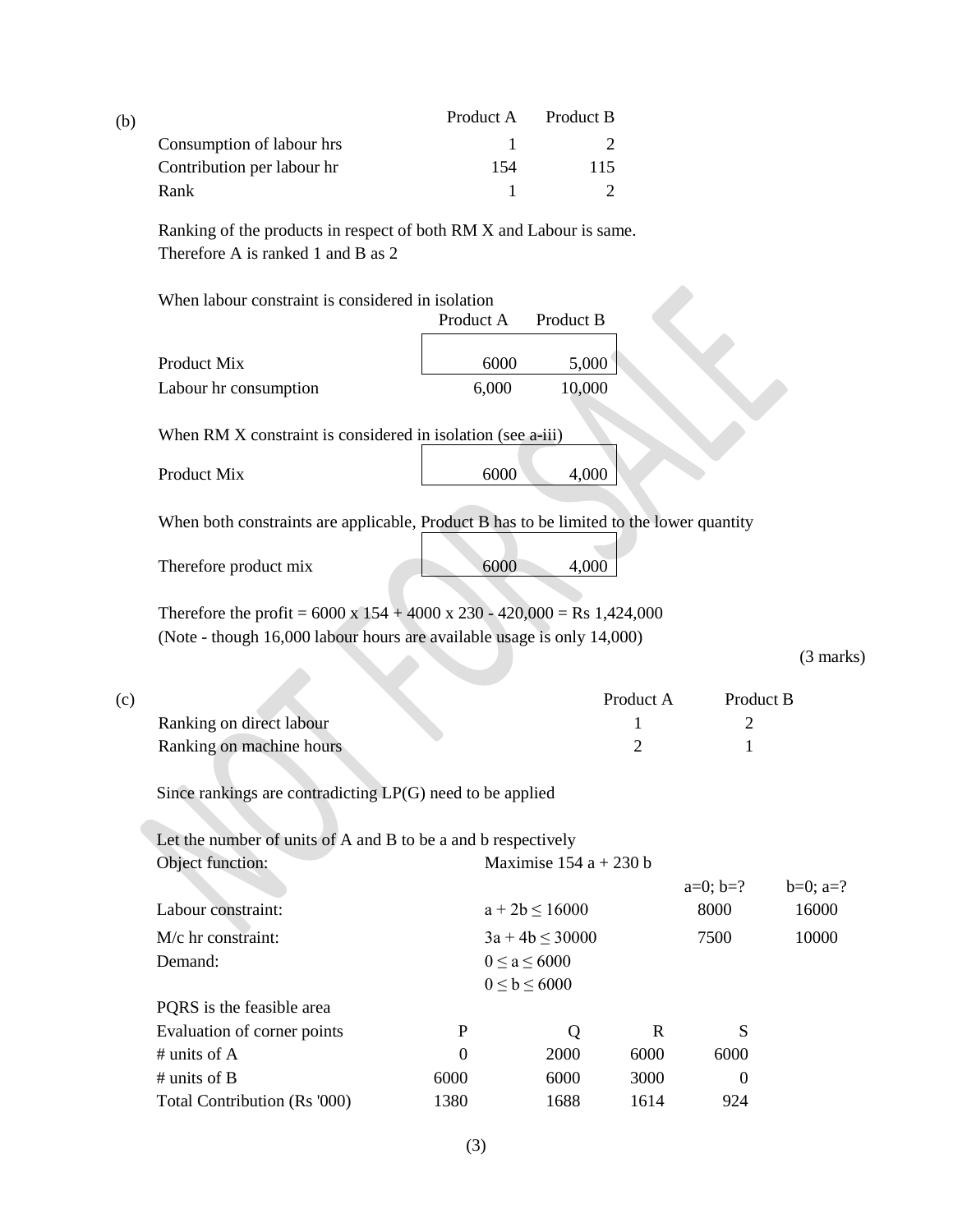Accordingly the optimum point is Q where  $a=2000$  and  $b = 6000$ Therefore optimum product mix is 2000 of A and 6000 of B

Profit at this point is 2000 x 154 + 6000 x 230 - 420,000= Rs 1,268,000 Note: Labour consumption is only 2000 x  $1 + 6000$  x  $2 = 14000$ 



(9 marks) (Total 20 marks)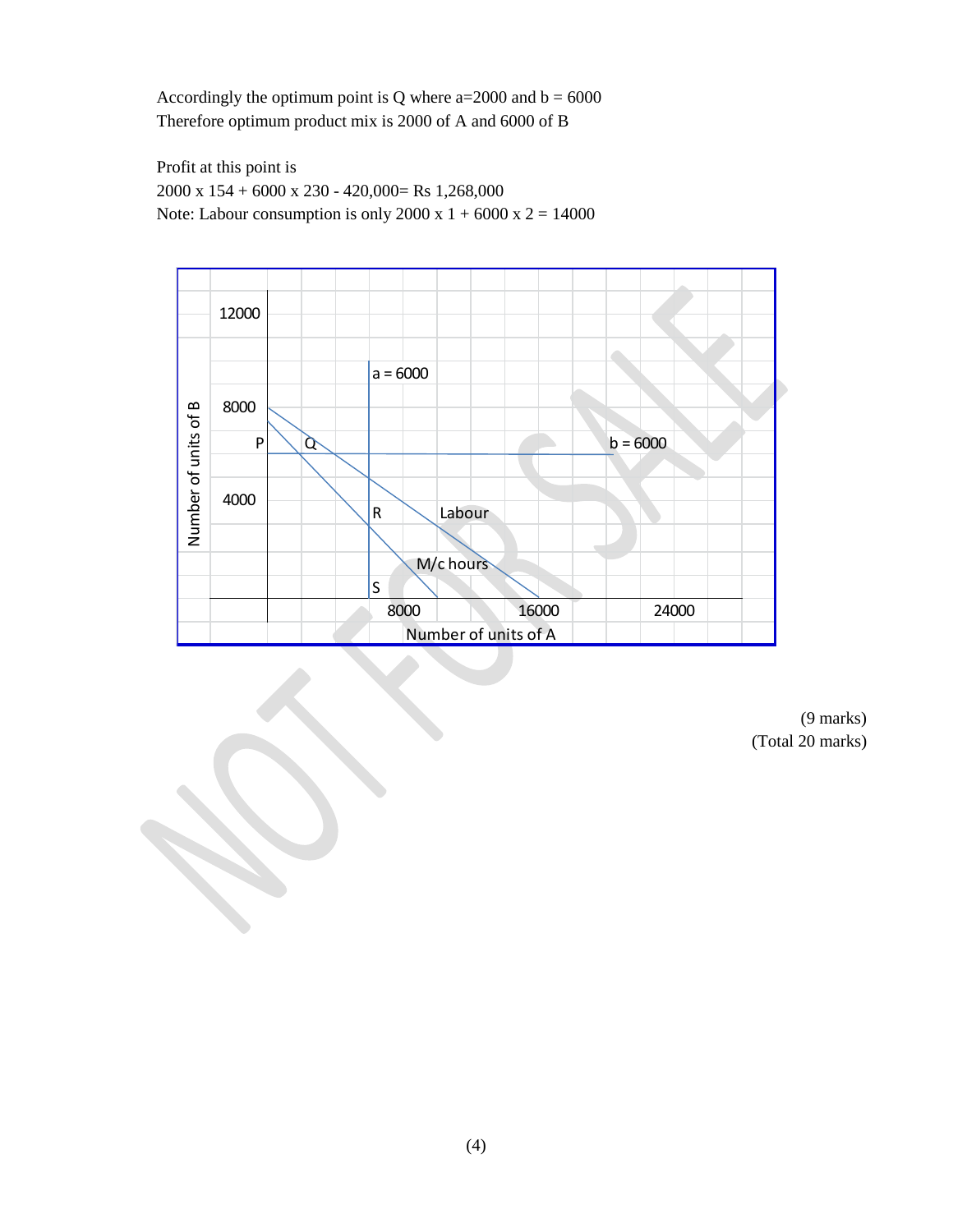# (a) No. of packs manufactured during February 2013

|                                 | Using the finished goods inventory adjustment                                                  |                                                                                                 |  |
|---------------------------------|------------------------------------------------------------------------------------------------|-------------------------------------------------------------------------------------------------|--|
|                                 | Value of inventory adjustment (Rs.)                                                            | 2,565,000.00                                                                                    |  |
|                                 | Per unit cost (W1)                                                                             | 513.00                                                                                          |  |
|                                 | No. of packs in the inventory ad.                                                              | 5,000.00                                                                                        |  |
|                                 |                                                                                                | Since this is a deduction from the production cost, produced quantity is higher than the sales. |  |
|                                 | Therefore packs produced is $(105,000 + 5,000)$                                                | 110,000                                                                                         |  |
|                                 |                                                                                                | $(2 \text{ marks})$                                                                             |  |
|                                 |                                                                                                |                                                                                                 |  |
| $W1$ = Per unit standard cost   |                                                                                                | Rs.                                                                                             |  |
| Material                        | 363.60mn /1.2mn packs                                                                          | 303.00                                                                                          |  |
| Labour                          | 48mn/1.2 mn packs                                                                              | 40.00                                                                                           |  |
| <b>VOH</b>                      | $60$ mn/1.2 mn packs                                                                           | 50.00                                                                                           |  |
| <b>FOH</b>                      | $144$ mn/1.2 mn packs                                                                          | 120.00                                                                                          |  |
|                                 | <b>Total</b>                                                                                   | 513.00                                                                                          |  |
| <b>Alternative Answer</b>       |                                                                                                |                                                                                                 |  |
|                                 | <b>Using FOH absorbed to production</b>                                                        |                                                                                                 |  |
|                                 | Fixed overhead absorbed to production                                                          | 13.20                                                                                           |  |
|                                 | Per pack FOHs (144,000,000/1,200,000)                                                          | 120.00                                                                                          |  |
| <b>Therefore packs produced</b> |                                                                                                | 110,000.00                                                                                      |  |
|                                 |                                                                                                |                                                                                                 |  |
| Act. Qty x Act Price            |                                                                                                | 34,782,000                                                                                      |  |
| Mat. Price Variance             | $=$                                                                                            | 1,122,000 A                                                                                     |  |
| Act. Qty x Std Price            | $=$                                                                                            | 33,660,000                                                                                      |  |
| Std. Qty x Std Price            | 303 x 110,000<br>$\equiv$                                                                      | 33,330,000                                                                                      |  |
| (i)                             | Material usage variance $=$ (Std Qty - Act Qty) Std price                                      | $= 33,330,000 - 33,660,000 = (330,000)$ Adv                                                     |  |
| (ii)                            | Labour rate variance<br>$=$ (Std rate - Act rate) Act hours<br>$=(240 - 240) * 22{,}000 =$ Nil |                                                                                                 |  |
| (iii)                           | Labour efficiency variance $=$ (Std hours - Act hours) Std rate                                | $= (110,000*200,000/1,200,000 - 22,000) *240 = (880,000)$ Adv                                   |  |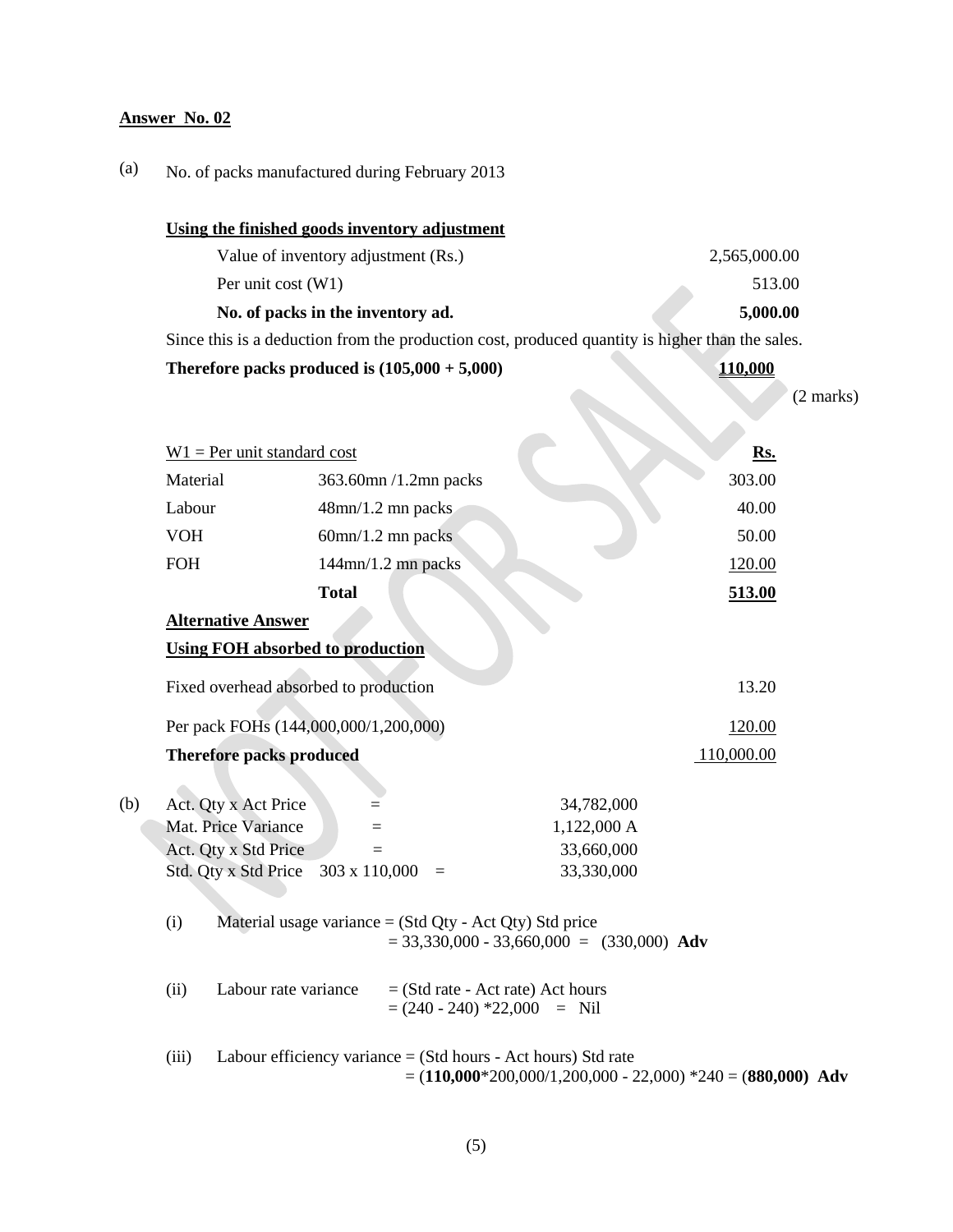- (iv) Variable Overheads exp. Variance = (Std OH for Act hours Act VOH)  $= (22,000*(60 \text{mn}/200,000 \text{hrs}) - 6,820,000)$  $= (220,000)$  **Adv**
- (v) VOH efficiency variance  $=$  (Std hour for Act output Actual hours ) Std rate  $= (110,000*(200,000/1.2mn) - 22,000)*300$ = **(1,100,000) Adv**
- (vi) FOH expenditure variance = Btd OH Actual OH. Actual Overhead incurred = (13.2mn - 1.3mn) = **11,900,000**   $= (12,000,000 - 11,900,000) = 100,000$  Fav
- (vii) FOH volume variance = Std FOH/unit (Act output Btd Output)  $= 120 (110,000 - 100,000) = 1,200,000$  Fav
- (viii) Selling price variance = Act sales (Act price- std price) = 105,000 (740 - 730) = **1,050,000 Fav**
- (ix) Sales margin volume variance = std margin (Act sales Btd sales) = (730-513) (105,000 - 100,000) = **1,085,000 Fav**

(12 marks)

- (c) \* Employee motivation towards achievement.
	- \* Areas of inefficiencies can be identified and corrective actions can be taken.
	- \* Assist for evaluation of performance of the organisation. \* Evaluating the performance of the staff and variances can be used as a criterion for rewarding them.
	- \* Assist in planning by forecasting needs
	- \* Assist pricing decisions.

(3 marks)

- (d) \* The machinery should be maintained properly to ensure that no labour time is wasted.
	- \* Proper division of labour and production scheduling
	- \* Avoid using inferior quality materials so that minimising production defects.
	- \* Continuous supply of Materials to run the machines to the expected level.
	- \* Good working environment
	- \* Providing proper training to the staff on machinery.
	- \* Supervision of work
	- \* Employee incentives and other motivational schemes to increase the productivity

(3 marks) (Total 20 marks)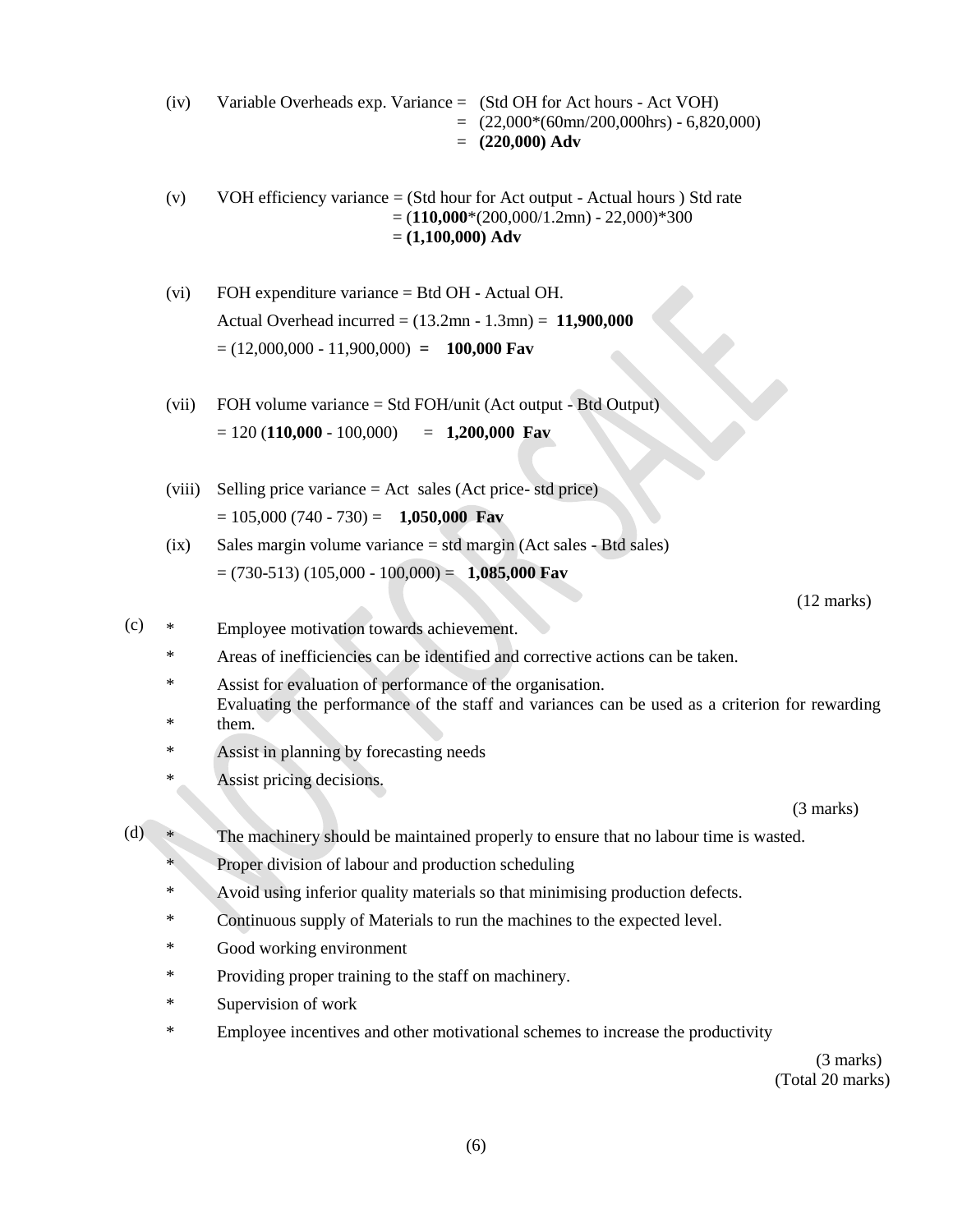(a)

| (i)   | Re-order stock level | $=$ | Max rate of consumption x Max Lead time               |
|-------|----------------------|-----|-------------------------------------------------------|
|       |                      | $=$ | $1600 \times 5$                                       |
|       |                      | $=$ | 8000                                                  |
| (ii)  | Maximum stock level  | $=$ | $ROL + ROQ$ - Min rate of consumption x Min lead time |
|       |                      |     | $8000 + 6000 - 1200 \times 2$                         |
|       |                      | $=$ | 11600                                                 |
| (iii) | Minimum stock level  | $=$ | ROL - Avg rate of consumption x Avg lead time         |
|       |                      | $=$ | $8000 - 1400 \times 4$                                |
|       |                      | $=$ | 2400                                                  |
| (iv)  | Average stock level  | $=$ | (Max stock level + Min stock level) / 2               |
|       |                      |     | $(11600 + 2400) / 2$                                  |
|       |                      | $=$ | 7000                                                  |
|       |                      |     | (3 marks)                                             |
| (b)   |                      |     |                                                       |

(b)

| (b) |          |                |       |          |         |        |        |         |        | $\sqrt{2}$ mans |         |  |
|-----|----------|----------------|-------|----------|---------|--------|--------|---------|--------|-----------------|---------|--|
| (i) | Date     | Ref            |       | Receipts |         |        | Issues |         |        | <b>Balance</b>  |         |  |
|     |          |                | Qty   | Rate     | Amount  | Qty    | Rate   | Amount  | Qty    | Rate            | Amount  |  |
|     | $Dec-01$ | <b>Balance</b> |       |          |         |        |        |         | 10,000 | 10.00           | 100,000 |  |
|     | $Dec-07$ | GRN#           | 4,000 | 12.50    | 50,000  |        |        |         | 10,000 | 10.00           | 100,000 |  |
|     |          |                |       |          |         |        |        |         | 4,000  | 12.50           | 50,000  |  |
|     | Dec-14   | GRN #          | 6,000 | 15.00    | 90,000  |        |        |         | 10,000 | 10.00           | 100,000 |  |
|     |          |                |       |          |         |        |        |         | 4,000  | 12.50           | 50,000  |  |
|     |          |                |       |          |         |        |        |         | 6,000  | 15.00           | 90,000  |  |
|     | $Dec-16$ | MRN#           |       |          |         | 10,000 | 10.00  | 100,000 |        |                 |         |  |
|     |          |                |       |          |         | 4,000  | 12.50  | 50,000  |        |                 |         |  |
|     |          |                |       |          |         | 2,000  | 15.00  | 30,000  | 4,000  | 15.00           | 60,000  |  |
|     | Dec-24   | GRN#           | 8,000 | 16.50    | 132,000 |        |        |         | 4,000  | 15.00           | 60,000  |  |
|     |          |                |       |          |         |        |        |         | 8,000  | 16.50           | 132,000 |  |
|     | $Dec-28$ | MRN#           |       |          |         | 4,000  |        | 60,000  |        |                 |         |  |
|     |          |                |       |          |         |        | 15.00  |         |        |                 |         |  |
|     |          |                |       |          |         | 6,000  | 16.50  | 99,000  | 2,000  | 16.50           | 33,000  |  |

(7 marks)

| (ii) | Dec-16 WA value of stock | $= (100000 + 50000 + 90000)/20000 = 12$ |  |
|------|--------------------------|-----------------------------------------|--|
|      | Dec-16 Bal after Issues  | $= 4000 \times 12 =$<br>- 48000         |  |
|      | Dec-28 WA value of stock | $=$ $(48000 + 132000)/12000 = 15$       |  |
|      | Dec-28 Bal after Issues  | $= 2000 \times 15 =$ Rs. 30000          |  |
|      |                          |                                         |  |

(2 marks)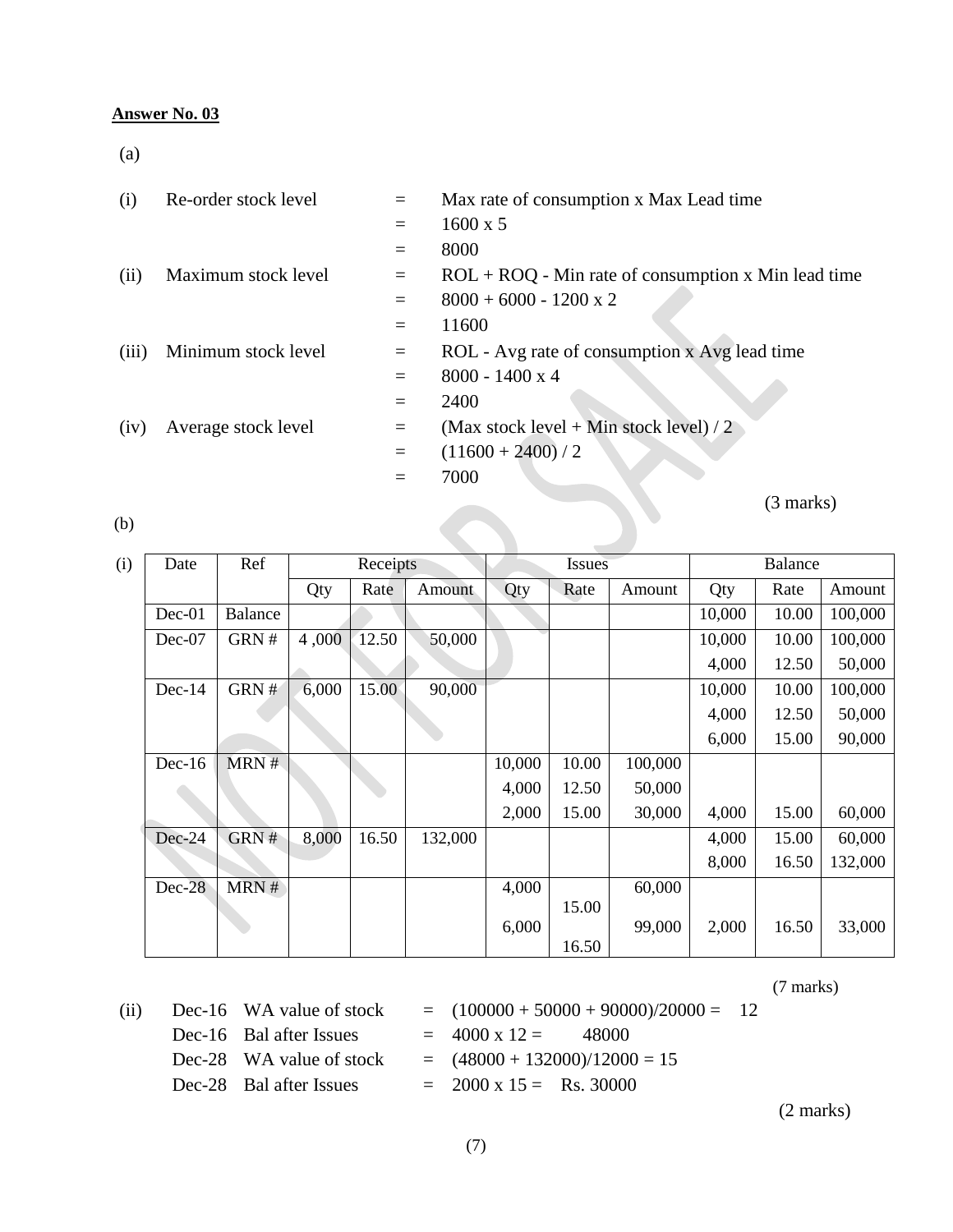#### (iii) **Advantages**

- (a) Simple in application
- (b) It adheres to costing principles as the materials are charged to production at actual cost paid for them
- (c) Accounting flow and physical flow of the material are same
- (d) The value of closing stock is close to the current market prices
- (e) This is a recommended method as per Accounting Standards

#### **Disadvantages**

- (a) This method requires either a computer system or excessive labour which could be costly
- (b) Cost of similar jobs executed on the same day may not be the same because materials have been taken from different lots
- (c) Under the conditions of rising / declining prices the costs will not reflect current market conditions

 (3 marks) (Total 15 marks)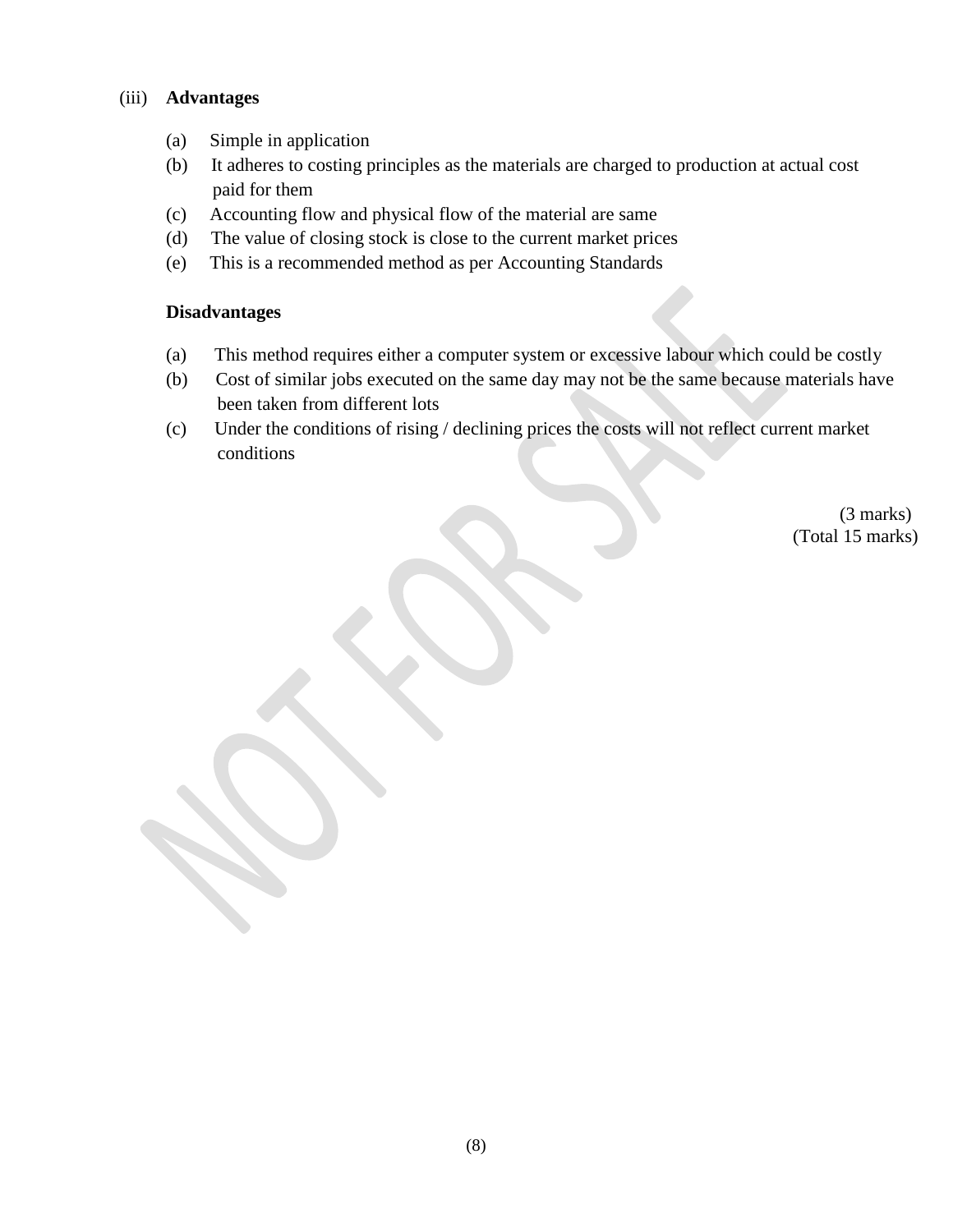| <b>Contract Account</b>      |                                                         |           |                                |          |           |  |  |  |  |
|------------------------------|---------------------------------------------------------|-----------|--------------------------------|----------|-----------|--|--|--|--|
|                              | A                                                       | B         |                                | A        | B         |  |  |  |  |
| <b>Stores</b>                | 1,350.00                                                | 21,000.00 | Transfer of material - A       |          | 200.00    |  |  |  |  |
| Transfer of material -<br>B  | 200.00                                                  |           | Material returned to<br>stores | 100.00   | 350.00    |  |  |  |  |
| <b>Labour Cost</b>           | 580.00                                                  | 3,600.00  | Material on site c/f           | 150.00   | 2,000.00  |  |  |  |  |
| 60.00<br>Labour Cost payable |                                                         | 800.00    | <b>Material</b> loss           |          | 50.00     |  |  |  |  |
| Other overheads              | 250.00<br>1,300.00<br>Cost of work not<br>certified c/f |           | 50.00                          | 100.00   |           |  |  |  |  |
| Depreciation                 | 10.00                                                   | 900.00    | Cost of work certified         | 2,150.00 | 24,900.00 |  |  |  |  |
|                              | 2,450.00                                                | 27,600.00 |                                | 2,450.00 | 27,600.00 |  |  |  |  |
| Cost of work certified       | 2,150.00                                                | 24,900.00 | P&L Account/Cost (W2)          | 2,300.00 | 24,480.00 |  |  |  |  |
| Balance C/F                  | 150.00                                                  |           | <b>Balance C/F</b>             |          | 420.00    |  |  |  |  |
|                              | 2,300.00                                                | 24,900.00 |                                | 2,300.00 | 24,900.00 |  |  |  |  |

## **(W1) Calculation of profit from Contracts**

|                                | A          | в           |
|--------------------------------|------------|-------------|
| Contract price                 | 4,200.00   | 57,500.00   |
| Cost of work certified         | (2,150.00) | (24,900.00) |
| Cost of work not<br>certified  | (50.00)    | (100.00)    |
| Further cost to be<br>incurred | (2,200.00) | (26,000.00) |
| Contract profit/(loss)         | (200.00)   | 6,500.00    |

## **(W2) Calculation of degree of completion and profit/(loss) - Sales Value Method**

| Value certified                  |          | 27,600.00 |
|----------------------------------|----------|-----------|
| Contract price                   |          |           |
|                                  |          | 57,500.00 |
| Degree of completion             |          | 48.00%    |
| Profit or loss up to 31 Dec 2012 | (200.00) | 3,120.00  |

*Since contract A generates a loss, total loss should be charged to the Profit & Loss in full for the period*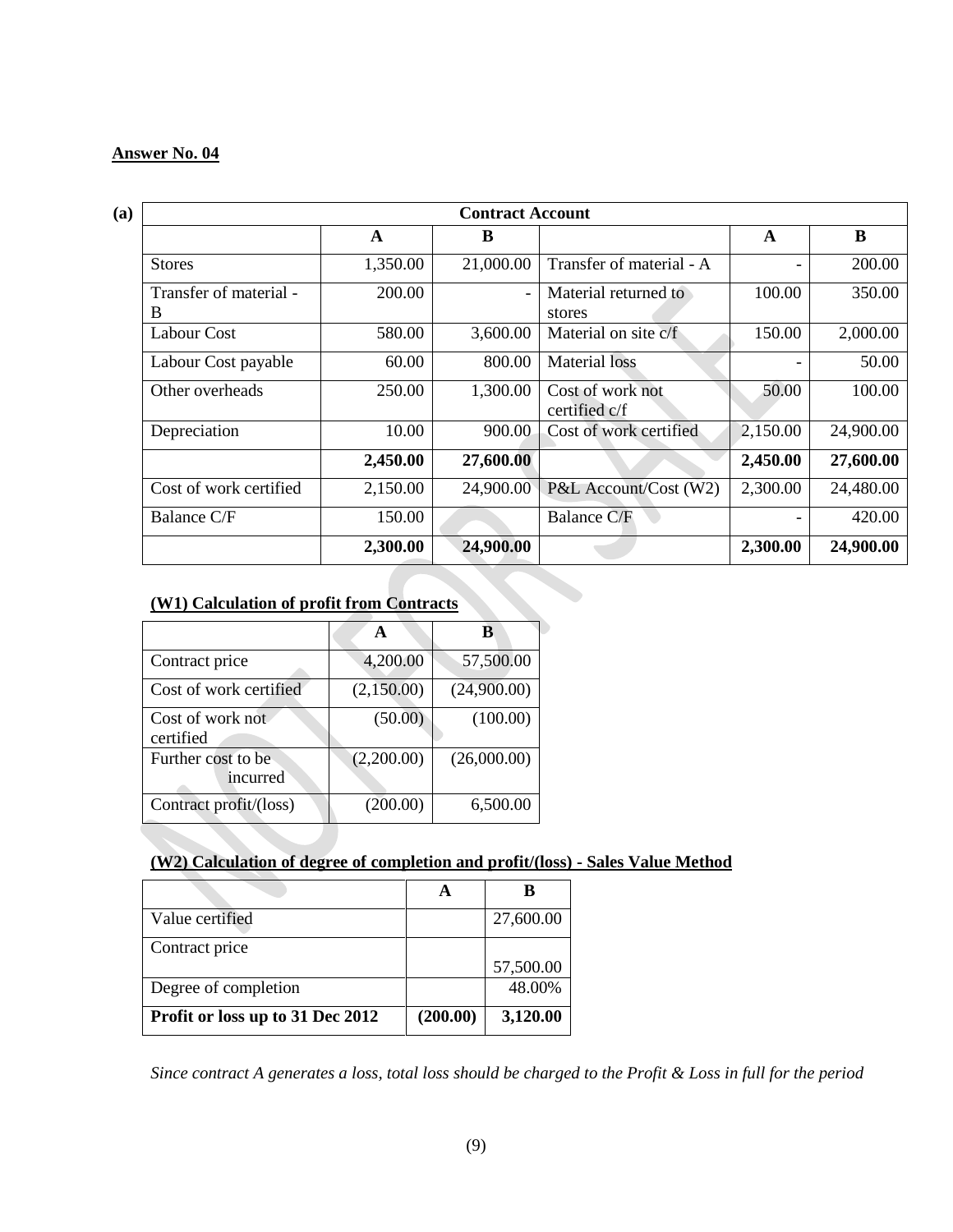Cost to be transferred to P&L Account =  $27600-3120 = 24.480$ ------> Contract B Cost to be transferred to P&L Account =  $2100+200$  =2,300------> Contract A

| Cost incurred                    |          | 25,000.00 |
|----------------------------------|----------|-----------|
| Further cost                     |          | 26,000.00 |
| Total cost to complete           |          | 51,000.00 |
| Degree of completion             |          | 49%       |
| Profit or loss up to 31 Dec 2012 | (200.00) | 3,186.27  |

#### **Calculation of degree of completion (Alternative answer) - Cost Method**

*Please note: Either method could be used to calculate the degree of completion. However Contract Account has been based on the Sales Value method. Adjustment should be required to the profit and attributable sales revenue if the Cost method is used.*

(12 marks)

- (b) \* Contract costing takes relatively longer period of time (normally in excess of one year) whereas completion of a Job is shorter.
	- \* Contract costing is applied to large cost units whereas cost of job costing is relatively lower.
	- \* Since completion time of contract costing is longer it is required to calculate the degree of completion to recognise the profit or loss from the contract for a financial year. Job costing allows to recognise the profit or loss at the completion of the job.

(3 marks)

(Total 15 marks)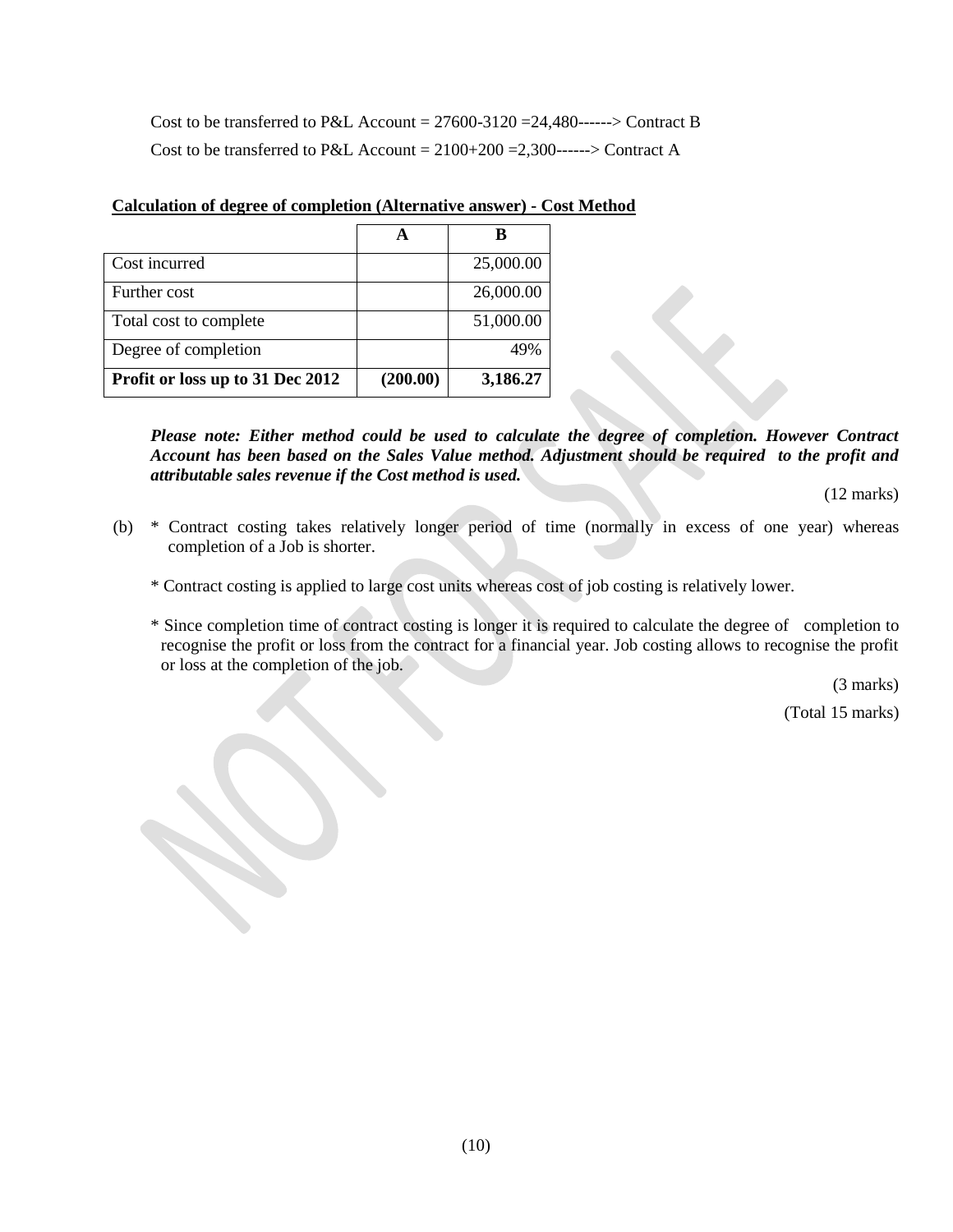| (a)                     |          |                    |                    |         | million            |         |
|-------------------------|----------|--------------------|--------------------|---------|--------------------|---------|
|                         | Year 00  | Year <sub>01</sub> | Year <sub>02</sub> | Year 03 | Year <sub>04</sub> | Year 05 |
| Machinery               | (450.00) |                    |                    |         |                    | 25.00   |
| Cost saving $(W1)$      |          | 70.00              | 77.18              | 88.20   | 91.88              | 95.55   |
| Sale of by-product (W2) |          | 64.00              | 67.20              | 76.80   | 80.00              | 83.20   |
| Contract workers        |          | (0.80)             | (0.80)             | (0.80)  | (0.80)             | (0.80)  |
| Technician              |          | (0.60)             | (0.60)             | (0.60)  | (0.60)             | (0.60)  |
| Premises                |          | (2.00)             | (2.00)             | (2.00)  | (2.00)             | (2.00)  |
| Other operational costs |          | (5.00)             | (7.00)             | (9.00)  | (10.00)            | (12.00) |
| Net cash flow           | (450.00) | 125.60             | 133.98             | 152.60  | 158.48             | 188.35  |
| DF @ 15%                | 1.00     | 0.870              | 0.756              | 0.658   | 0.572              | 0.497   |
| Disc. Cash flow         | (450.00) | 109.27             | 101.29             | 100.41  | 90.65              | 93.61   |
| <b>NPV</b>              | 45.23    |                    |                    |         |                    |         |

(11 marks)

#### **W1 - Cost savings**

|                              | Year 00 | Year <sub>01</sub> | Year 02   | Year <sub>03</sub> | <b>Year 04</b> | Year 05   |
|------------------------------|---------|--------------------|-----------|--------------------|----------------|-----------|
| Waste MTs                    |         | 20,000.00          | 21,000.00 | 24,000.00          | 25,000.00      | 26,000.00 |
| Disposal cost per MT         |         | 3,500.00           | 3,675.00  | 3,675.00           | 3,675.00       | 3,675.00  |
| Total cost savings (million) |         | 70.00              | 77.18     | 88.20              | 91.88          | 95.55     |

## **W2 - Sale of by product**

|                              | Year 00 | Year 01   | Year <sub>02</sub> | Year 03   | Year 04   | Year 05   |
|------------------------------|---------|-----------|--------------------|-----------|-----------|-----------|
| By product Qty MT (80%)      |         | 16,000.00 | 16,800.00          | 19,200.00 | 20,000.00 | 20,800.00 |
| Price per MT                 |         | 4,000.00  | 4,000.00           | 4,000.00  | 4,000.00  | 4,000.00  |
| Total cost savings (million) |         | 64.00     | 67.20              | 76.80     | 80.00     | 83.20     |
|                              |         |           |                    |           |           |           |

#### **Notes**

- \* Cost of feasibility study is a sunk cost
- \* Salary of the technician Rs. 520,000 is irrelevant since it is not an incremental cost.
- \* Apportioned cost of the car park is not relevant since it is unavoidable or not an incremental cost.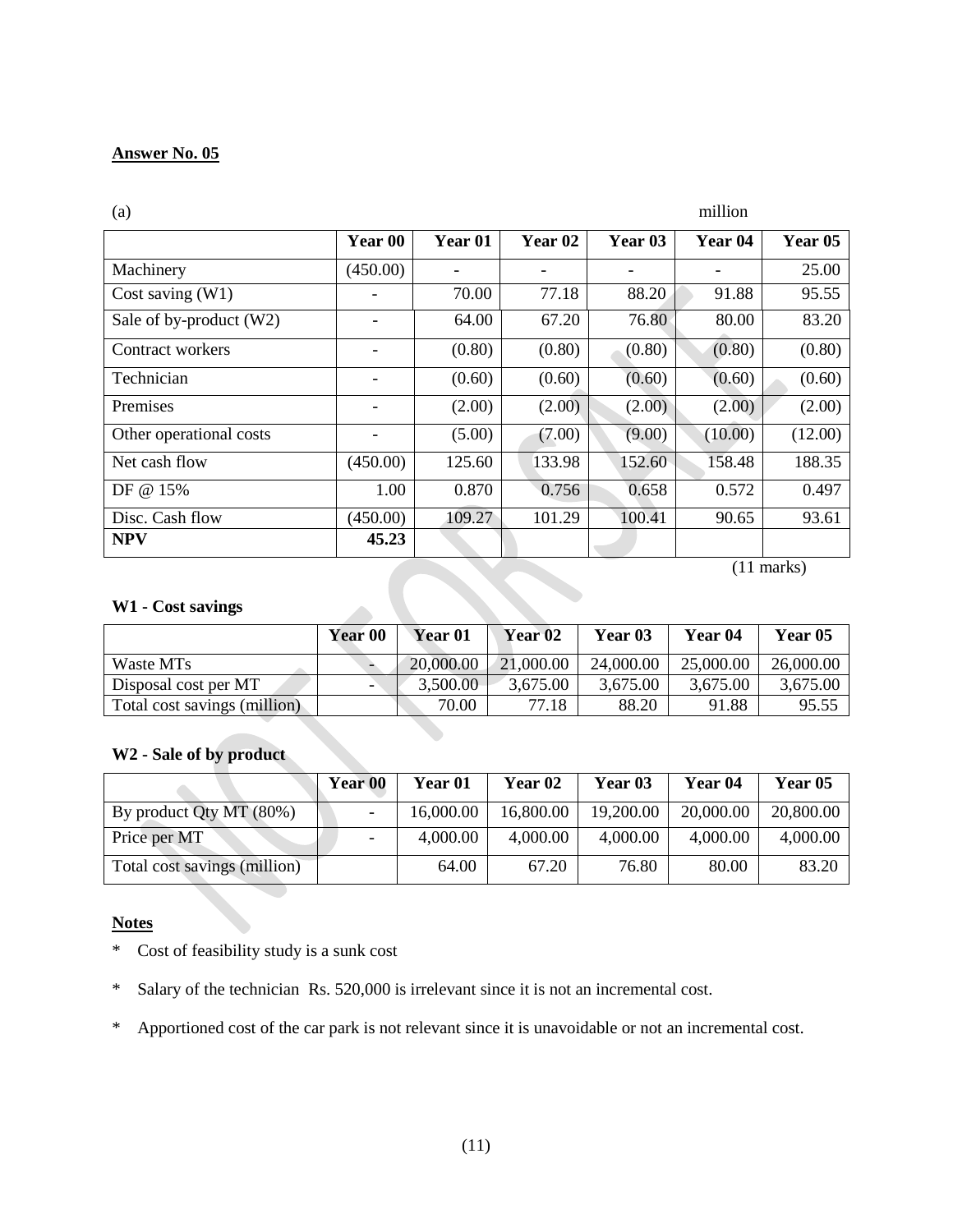| Computation of IRR       |          |        |        |        |        |        |  |  |  |
|--------------------------|----------|--------|--------|--------|--------|--------|--|--|--|
|                          | Year 0   | Year 1 | Year 2 | Year 3 | Year 4 | Year 5 |  |  |  |
| Net cash flow            | (450.00) | 125.60 | 133.98 | 152.60 | 158.48 | 188.35 |  |  |  |
| Discounting rate $@$ 20% | 1.000    | 0.833  | 0.694  | 0.579  | 0.482  | 0.402  |  |  |  |
| Disc. Cash flow          | (450.00) | 104.62 | 92.98  | 88.36  | 76.38  | 75.72  |  |  |  |
| <b>NPV</b>               | (11.94)  |        |        |        |        |        |  |  |  |

| DR   |
|------|
| 15%  |
| 20\% |
| 5%   |
|      |

**IRR** =  $15\% + (5\%/57.17)*45.23 = 19.0\%$ 

#### **Interpretation of IRR**

The net cash flow of the above project when discounted at 19% the NPV become 0. Accordingly the project's return is more than the cost of capital of the company, therefore, the project is feasible

(2 marks)

- (c)
- \* IRR method cannot be guaranteed to rank mutually exclusive projects correctly.
- \* The percentage return generated by the IRR method can be misleading when choosing between alternatives.
- \* IRR method makes incorrect reinvestment assumptions by assuming that the interim cash flows can be reinvested at IRR rather than cost of capital
- \* Multiple IRRs are possible with unconventional cash flows exist in a project cash flows.

(2 marks)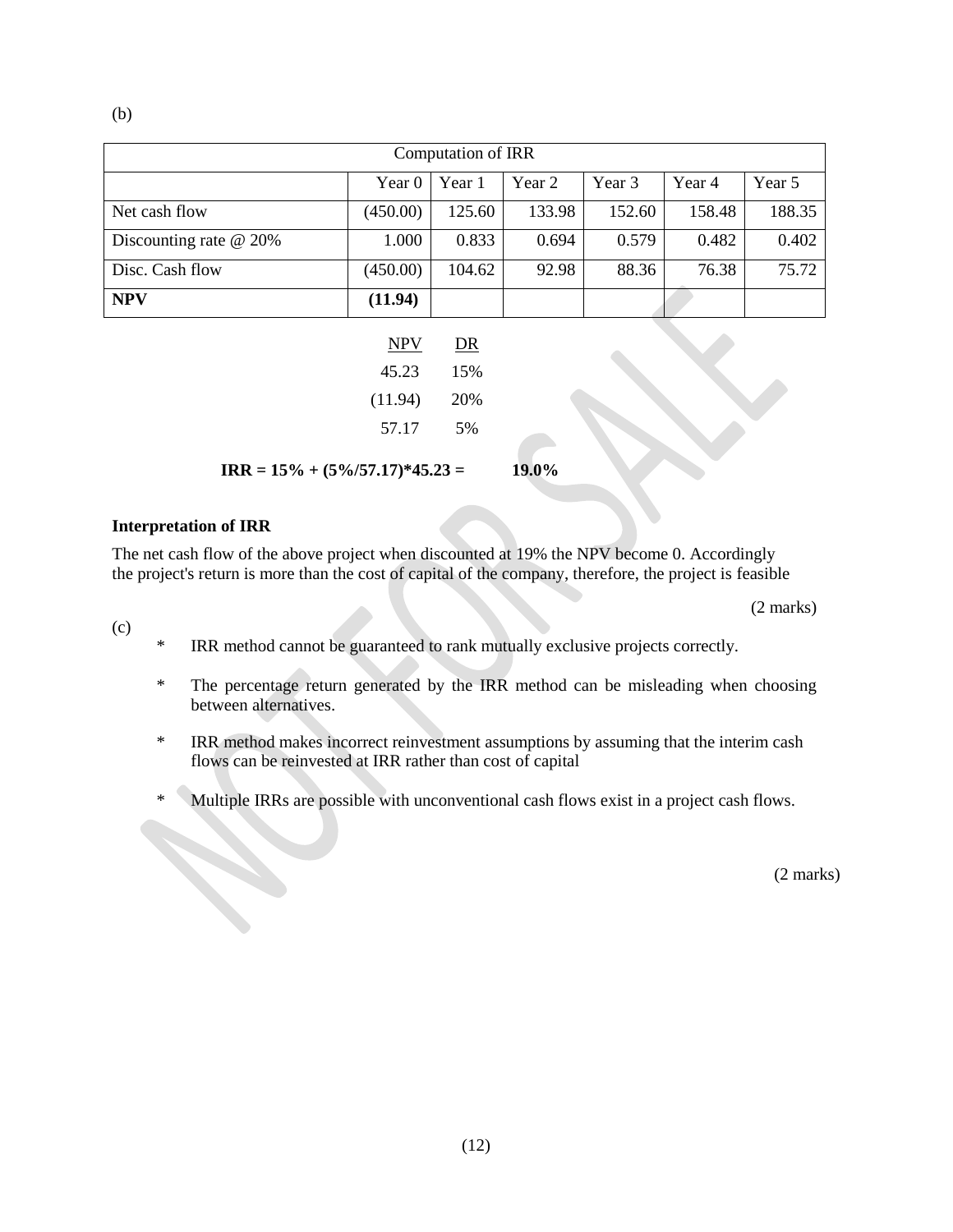(a)

## **Production (Units)**

|                     | 2013       | 2013     | 2013     | 2014                |
|---------------------|------------|----------|----------|---------------------|
|                     | April-June | July-Sep | Oct-Dec  | Jan-Mar             |
| Product A           |            |          |          |                     |
| <b>Sales</b>        | 84,000     | 88,200   | 93,000   | 96,000              |
| Add: Closing stock  | 14,700     | 15,500   | 16,000   | 16,800              |
| Less: Opening stock | (14,000)   | (14,700) | (15,500) | (16,000)            |
| <b>Production</b>   | 84,700     | 89,000   | 93,500   | 96,800              |
| Product B           |            |          |          |                     |
| <b>Sales</b>        | 63,000     | 66,000   | 67,800   | 69,000              |
| Add: Closing stock  | 11,000     | 11,300   | 11,500   | 12,000              |
| Less: Opening stock | (10,500)   | (11,000) | (11,300) | (11,500)            |
| <b>Production</b>   | 63,500     | 66,300   | 68,000   | 69,500              |
|                     |            |          |          | $(6 \text{ marks})$ |
|                     |            |          |          |                     |

|                                             |            |            |            | (6 marks)  |  |  |  |
|---------------------------------------------|------------|------------|------------|------------|--|--|--|
|                                             |            |            |            |            |  |  |  |
| (b)                                         |            |            |            |            |  |  |  |
| Material X Purchase budget (in Kgs)         |            |            |            |            |  |  |  |
|                                             | April      | May        | June       | Total      |  |  |  |
| <b>Product A</b>                            |            |            |            |            |  |  |  |
| <b>Sales</b>                                | 28,000     | 28,000     | 28,000     |            |  |  |  |
| $+$ Closing stock                           | 14,000     | 14,000     | 14,700     |            |  |  |  |
| - Opening stock                             | (14,000)   | (14,000)   | (14,000)   |            |  |  |  |
| Production                                  | 28,000     | 28,000     | 28,700     |            |  |  |  |
| <b>Product B</b>                            |            |            |            |            |  |  |  |
| <b>Sales</b>                                | 21,000     | 21,000     | 21,000     |            |  |  |  |
| $+$ Closing stock                           | 10,500     | 10,500     | 11,000     |            |  |  |  |
| - Opening stock                             | (10,500)   | (10,500)   | (10,500)   |            |  |  |  |
| Production                                  | 21,000     | 21,000     | 21,500     |            |  |  |  |
| <b>Material X Purchase Budget in values</b> |            |            |            |            |  |  |  |
| Product A                                   | 77,000     | 77,000     | 78,925     |            |  |  |  |
| Product B                                   | 80,850     | 80,850     | 82,775     |            |  |  |  |
| Total requirement                           | 157,850    | 157,850    | 161,700    |            |  |  |  |
| Add: Closing stock                          | 31,570     | 32,340     | 33,110     |            |  |  |  |
| Less: Opening stock                         | (31,570)   | (31,570)   | (32, 340)  |            |  |  |  |
| To be purchased (kg)                        | 157,850    | 158,620    | 162,470    | 478,940    |  |  |  |
| Purchase in value (Rs.)                     | 31,570,000 | 31,724,000 | 32,494,000 | 95,788,000 |  |  |  |

(7 marks)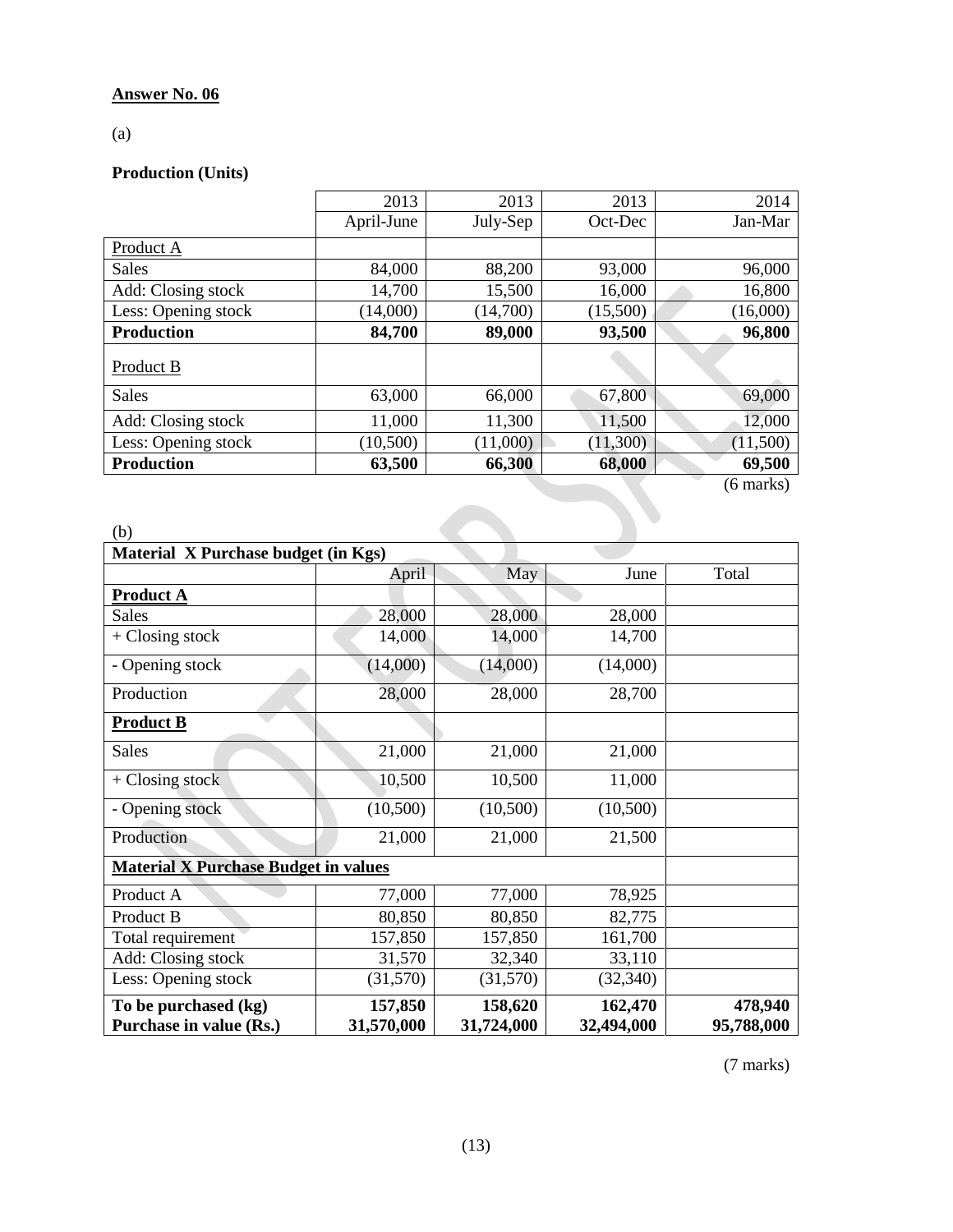#### (c) **Purposes of budgeting**

- ∆ To plan the operation in advance
- ∆ To coordinate the activities of various parts of an organisation for a common organisational goal.
- ∆ To communicate the plans to the various responsibility centre managers
- ∆ To motivate managers to strive to achieve the organisational goals
- ∆ To compare the actual results with the budget and to take controlling measures.
- ∆ To evaluate the performance of the staff.

(2 marks) (Total 15 marks)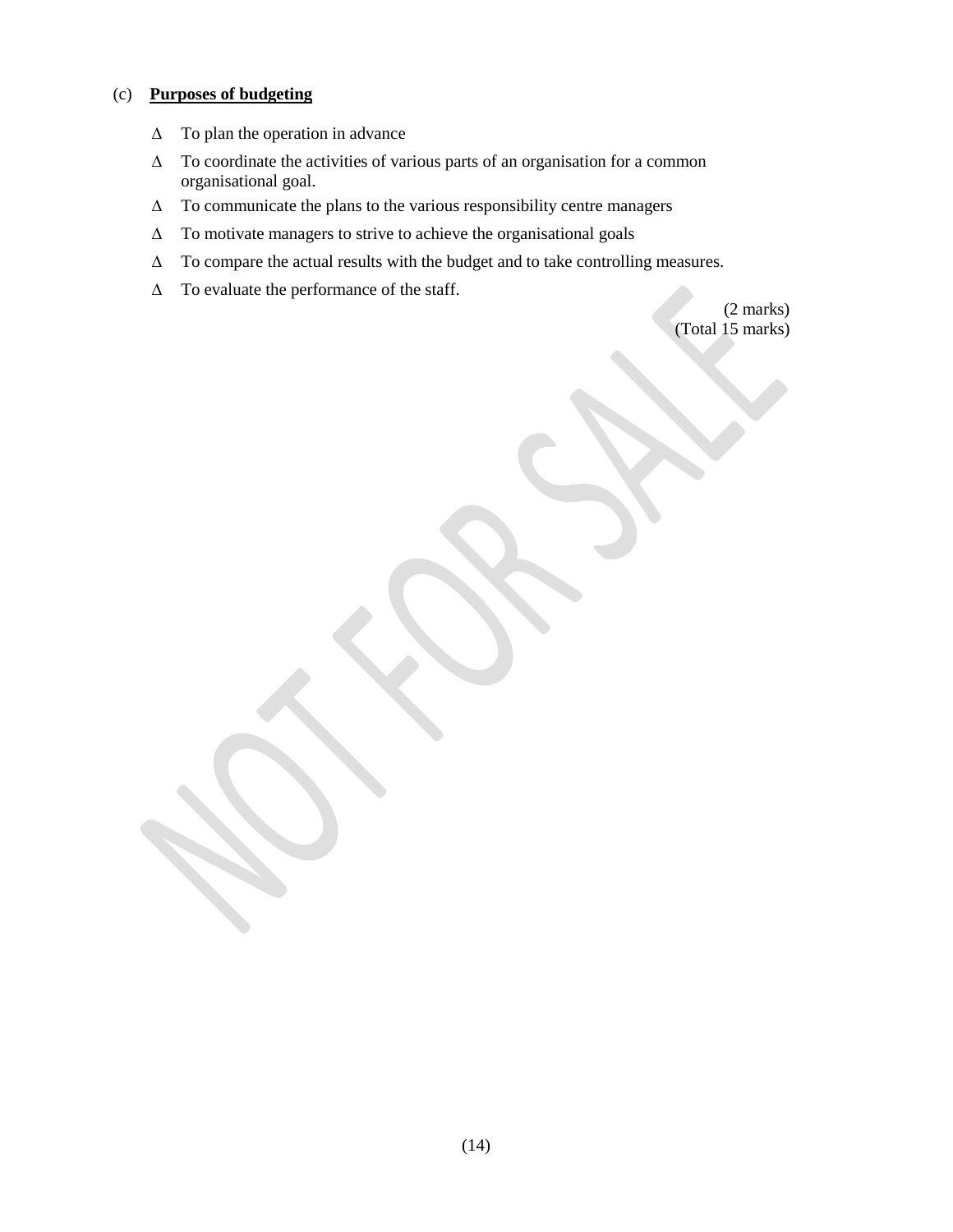- (a) Basic financial management decision areas are as follows
	- (i) The investments the organisation should make (Investment decisions) This is the process of planning and managing firm's investments. This could be long term and short term.

From a long term point of view A FM is concerned about the lines of business that the organisation need to be in, size of the investments, what type of assets would be needed and the timing and risk of future cash flows.

From a short term point of view A FM is concerned in management of a firm's investments in short term assets such as inventories and debtors and short term liabilities such as supply creditors.

(ii) Where will the finances come from (Capital Structure / Financing decisions) This is the specific mixture of long term debt and equity the firm uses to finance its operations, particularly the long term investments. The mixture will affect both risk and

the value of the firm. A FM is concerned with the optimum capital structure and how and where the money is raised from.

At the same time a FM needs to manage its working capital to ensure that the firm has sufficient resources to continue its operations and avoid costly interruptions. He will decide when short term borrowings are required and how it should be obtained to finance working capital deficits.

(iii) Dividend decision Once the business starts making profits, it is necessary to decide how these profits would be shared among the owners. A FM needs to decide how much profits needs to be retained for future growth and how much should be distributed

(5 marks)

(b) The goal of financial management is to add value to the shareholders and maximise the value of owners' equity. In other words it is to maximise the current stock value.

(1 mark)

(c) (i) When cost of equity is calculated based on dividends it is not just calculated based on the issue price of shares. It is based on the market value of shares and growth also has to be taken in to account as the investors expect a growth in dividends. The best model under the circumstances is dividend growth model where

> Cost of equity =  $D_0(1+g)/MV + g$  $= 5 (1.05)/50 + 5\% = 15.5\%$

Accordingly cost of equity is 15.5% and not 12.5%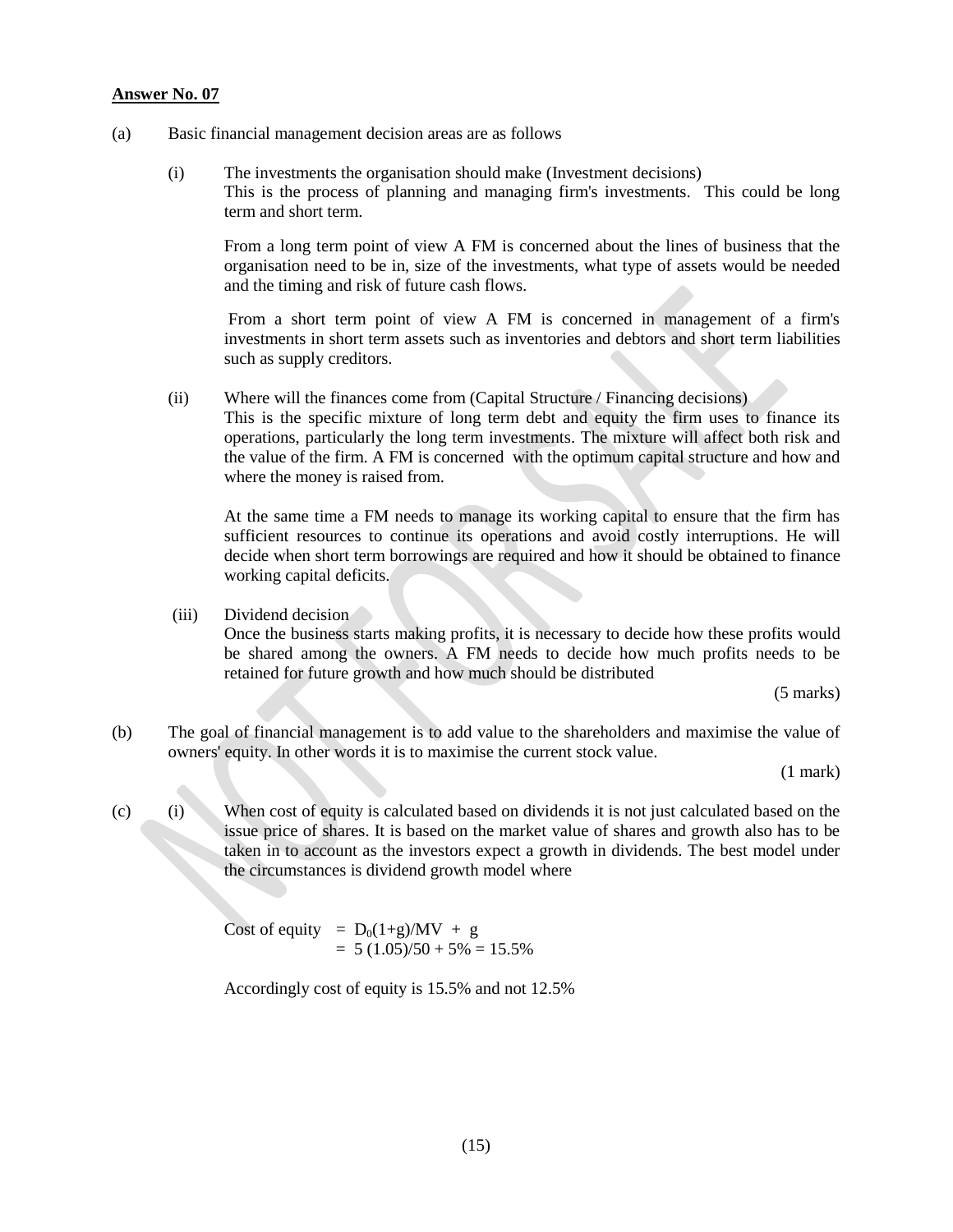(ii) Since interest on debt is a tax deductible item that tax benefit need to be considered when cost of debt is calculated.

Cost of debt  $= I x (1-t)/D$  $= 10 \times (1 - 28\%) = 9.0\%$ 80

Accordingly cost of debt is only 9.0% and not 12.5%

(iii) Debt equity ratio can be calculated based on book values as well as on market values where the latter is considered for WACC calculations

When it is calculated on book values, equity should comprise with both stated capital and reserves. Accordingly equity is  $(80 + 20) =$ Rs 100 Mn. Since debt is Rs 80 Mn, debt equity ratio based on book values is 80:100 or 1: 1.25

When it is calculated on market values, market value of equity is 2,000,000 shares x Rs  $50 = Rs 100 Mn$ . Market value of debt is Rs 80 Mn which is as same as the book value. Debt equity ratio on market values is 80:100 or 1:1.25

CEO's computation of debt equity ratio cannot be agreed with based on either of those methods.

 $WACC = (100 \times 15.5\% + 80 \times 9\%) / (100 + 80) = 12.61\%$ 

(9 marks) (Total 15 marks)